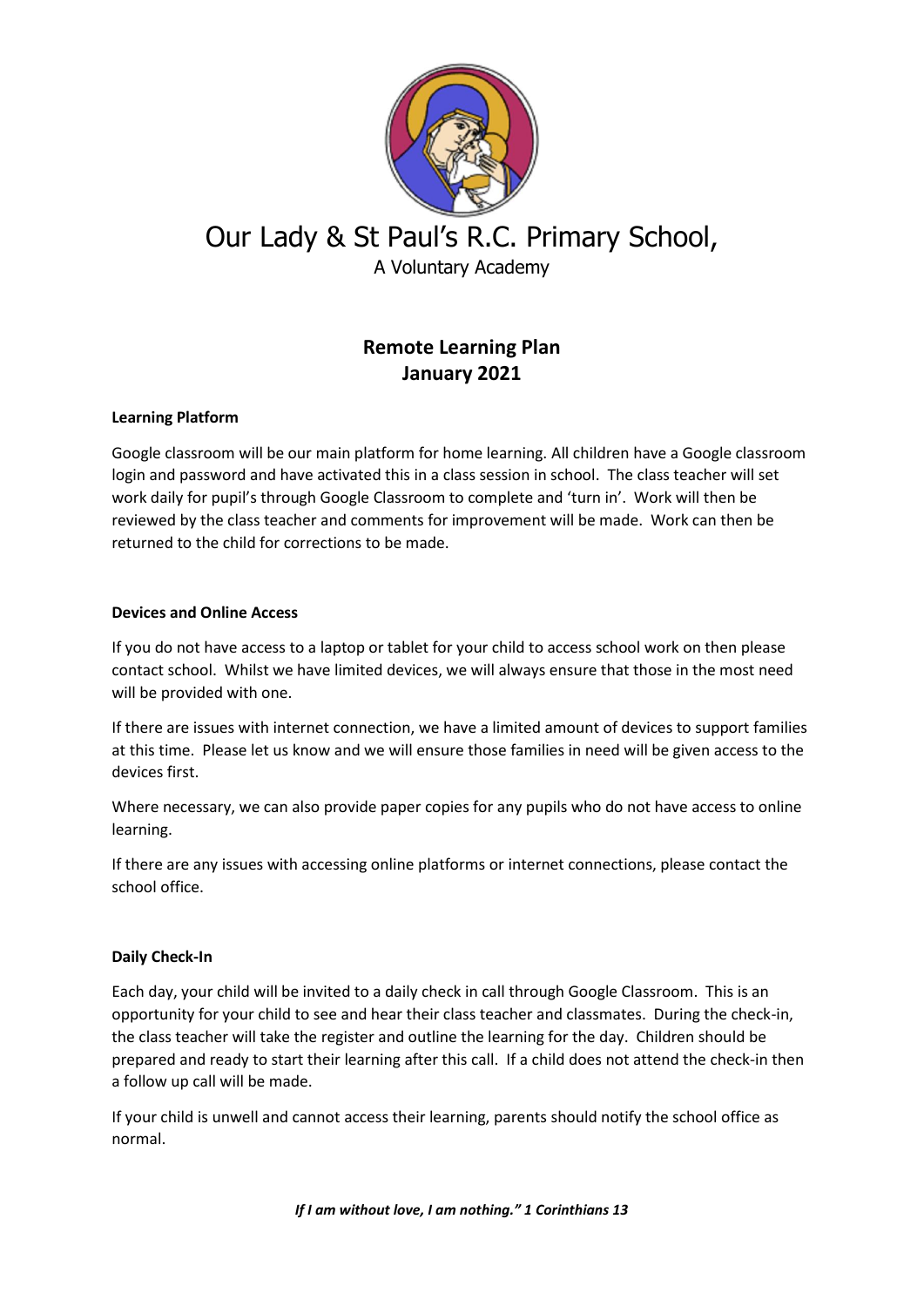#### **Timetable**

Each key stage (EYFS, KS1, Lower KS2, Upper KS2) have produced a suggested timetable for children to follow. Although the timetable is suggested, the completion of work is compulsory and every effort should be made to ensure that weekly work is completed and turned in before the beginning of each new week.

It is expected that pupils will be taught and provided with work that will be the equivalent of the following:

- $\bullet$  KS1 3 hours per day
- $\bullet$  KS2 4 hours per day

#### **Lessons and Practice of skills**

Children will be taught in a variety of ways over the week. This will take the form of:

- Live daily check in lesson.
- Live teaching of some maths and English lessons
- Recorded teaching from either class teachers or from other providers such as Oak Academy
- Reading books from school and/or Oxford Owl Online
- Read Write Inc recorded sessions or taught sessions from school staff
- Practice of skills such as times tables through apps such as TT Rockstars
- Development of reading skills through Accelerated Reader

#### **Engagement**

It is expected that all children will be available and ready to learn from their daily timetabled check in. At the check-in session, teachers will take the register and outline the learning for the day, any issues arising can be dealt with there or an arrangement can be made for a follow up call.

Parents should ensure that their child is ready to learn from this point. If there are issues with the suggested timetable, parents should contact school and discuss with the class teacher and make individual arrangements. Staff will make a record of children who are not engaging in their learning which will be reviewed by the school leadership team. You will be informed if your child is not attending online lessons or' turning in' their work for feedback.

#### **Feedback**

Children will need to complete their online learning which can be monitored by class teachers. When children 'turn in' their work, comments will be made which they can act upon to make improvements. Most weeks, feedback will take the form of:

 Phonics – live sessions enable staff to give immediate feedback. Get writing books give children the opportunity to practice their grammar, spelling and writing skills. Uploaded for feedback.